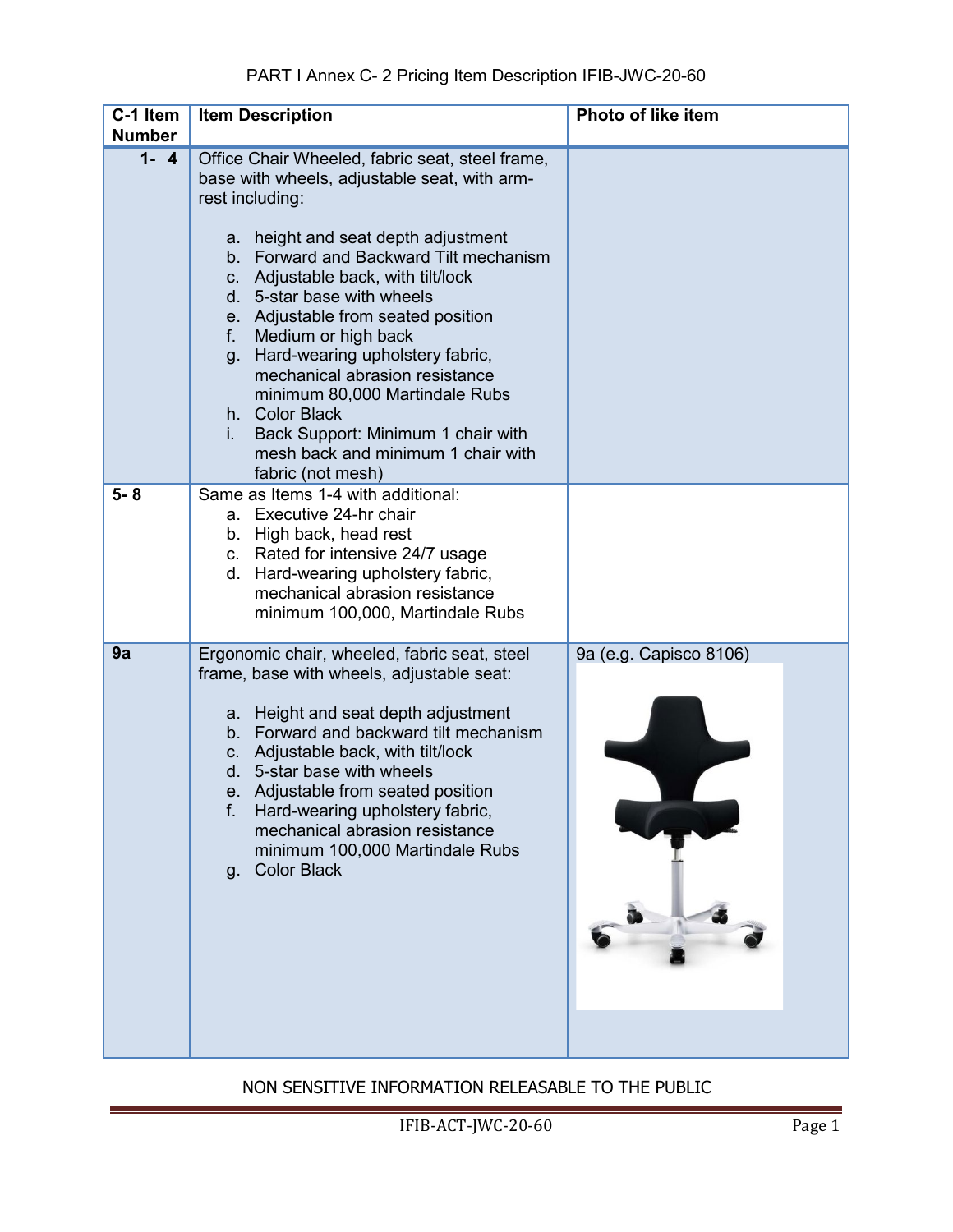| $9b-c$    | Ergonomic/balance chair, wheeled and none-                                                                                                                                                                                                                                                                                                                                                         |                                            |
|-----------|----------------------------------------------------------------------------------------------------------------------------------------------------------------------------------------------------------------------------------------------------------------------------------------------------------------------------------------------------------------------------------------------------|--------------------------------------------|
|           | wheeled, fabric seat, adjustable seat:<br>a. Forward and backward tilt mechanism<br>b. Saddle seat<br>c. Rounded base or flat base with tilt<br>d. Adjustable from seated position<br>e. Hard-wearing upholstery fabric,<br>mechanical abrasion resistance<br>minimum 100,000 Martindale Rubs<br>f.<br>Color Black (chrome or black frame)                                                         |                                            |
| $10 - 20$ | Desk, additional requirements<br>Desktop thickness =<br>22-23 mm<br>Height requirements (working<br>position): min: 65cm max: 130cm<br>Weight capacity:<br>appx. 200kg for 3-<br>legs<br>Weight capacity:<br>appx. 150kg for 2-<br>legs<br>Manufacturer elevating feet: IDT<br>Ergolift 650 is strongly<br>recommended.<br>(For standardization purposes as this type is<br>already in use at JWC) | Cable Tray, 180 cm<br>Cable Support, 80 mm |
| $10 - 11$ | Desk, high pressure laminate top, Birch and<br>white with:<br>a. Minimum thickness of 22mm<br>b. Complete cable tray for desk solution<br>c. Hole for cable<br>d. Including elevation feet<br>e. See photos<br>NON SENSITIVE INFORMATION RELEASABLE TO THE PUBLIC                                                                                                                                  | 90<br>200<br>DESK, LIFT, 200X90, BIRCH     |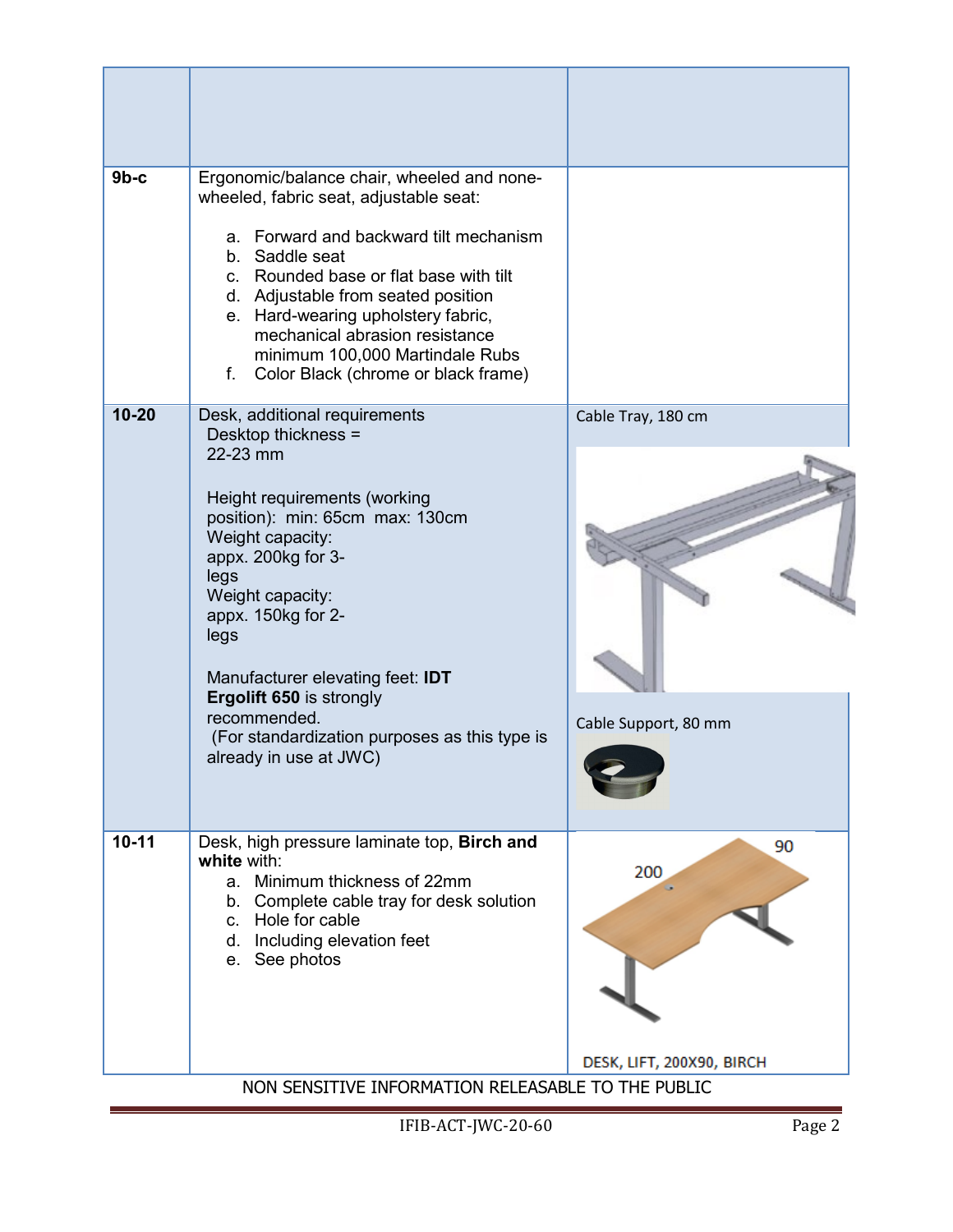|           |                                                                                                                                                                                                                                                           | 90<br>200<br>DESK, LIFT, 200X90, WHITE                                                                        |
|-----------|-----------------------------------------------------------------------------------------------------------------------------------------------------------------------------------------------------------------------------------------------------------|---------------------------------------------------------------------------------------------------------------|
| $12 - 15$ | Desk, high pressure laminate top, Birch and<br>white with:<br>Minimum thickness of 22mm<br>a.<br>b. Complete cable tray for desk solution<br>c. Hole for cable<br>d. Including elevation feet<br>e. Photo of white not attached. Same<br>white as line 11 | 120<br>180<br>80<br>DESK, LIFT, 180X120, LEFT, BIRCH<br>120<br>180<br>80<br>DESK, LIFT, 180X120, RIGHT, BIRCH |
| 16-19     | Desk, high pressure laminate top, Birch with:<br>a. Minimum thickness of 22mm<br>b. Complete cable tray for desk solution<br>c. Hole for cable<br>d. Including elevation feet<br>e. See photo samples, photo 180x160<br>right not attached.               | 80<br>180<br>180<br>60<br>DESK, LIFT, 180X180, LEFT, BIRCH                                                    |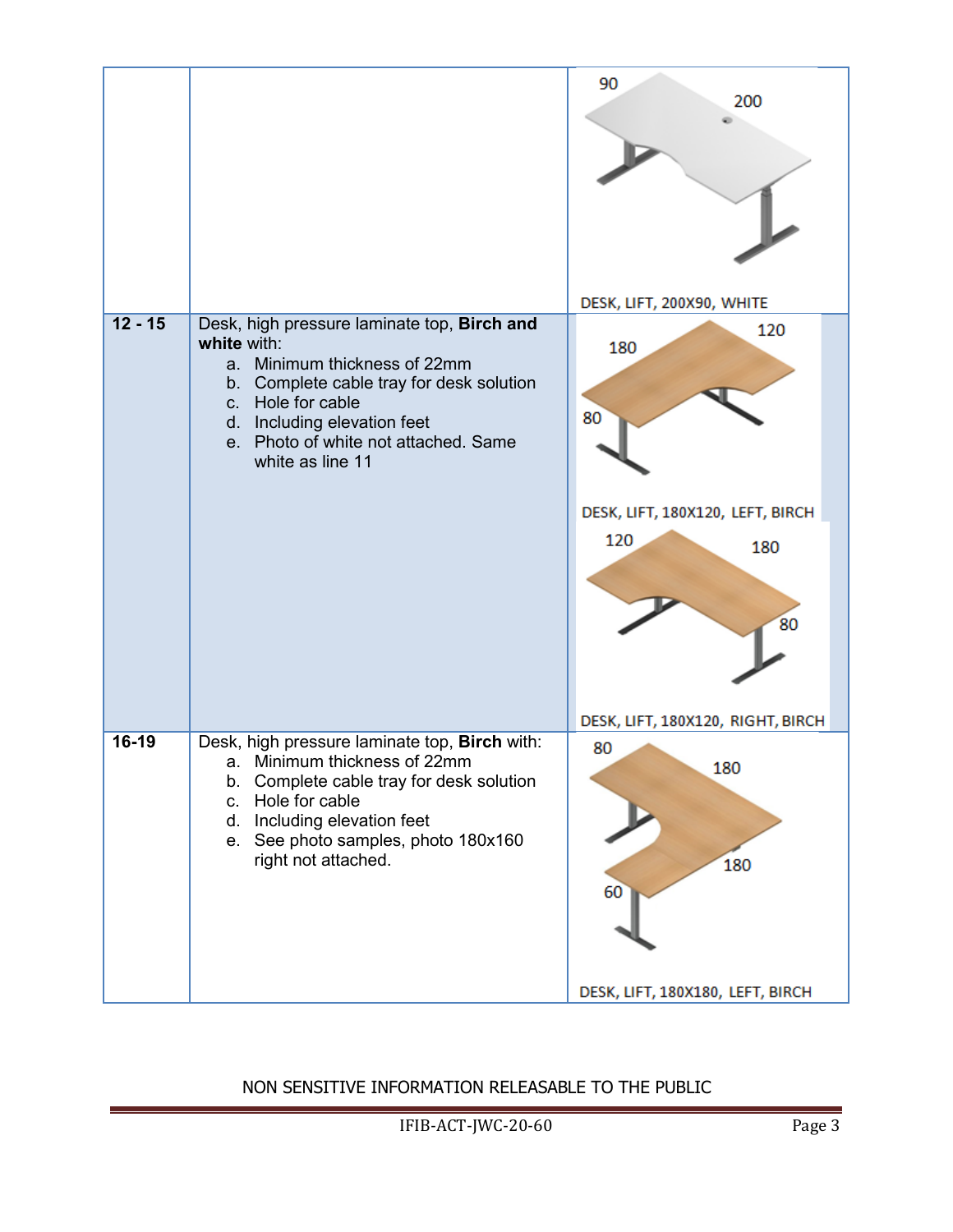| 20        | Desk, high pressure laminate top, White with:<br>Minimum thickness of 22mm<br>a <sub>z</sub><br>b. Complete cable tray for desk solution                                                                                                                                                                                                                                                                                                                                   | 180<br>180<br>60<br>80<br>DESK, LIFT, 180X180, RIGHT, BIRCH<br>80<br>180<br>160<br>60<br>DESK, LIFT, 180X160, LEFT, BIRCH<br>See photo for line number 11 |
|-----------|----------------------------------------------------------------------------------------------------------------------------------------------------------------------------------------------------------------------------------------------------------------------------------------------------------------------------------------------------------------------------------------------------------------------------------------------------------------------------|-----------------------------------------------------------------------------------------------------------------------------------------------------------|
|           | d. Including elevation feet<br>e. Same stile as 11                                                                                                                                                                                                                                                                                                                                                                                                                         |                                                                                                                                                           |
| $21 - 22$ | <b>Electric Feet for Desk and Corners</b><br>a. Minimum 65-125cm<br>b. 230 Volt<br>c. Euro Socket - must fit with CEE 7/4<br>Schuko sockets<br>d. 50 Herz<br>e. 21A: Min Desk top 90x180 cm and min<br>weight hold of 110kg<br>f. 21B: Min Desk top 90x220 cm and min<br>weight hold of 150kg. <b>BRAND: IDT-650</b><br>g. 22A: Min Desk top 200x240 cm and min<br>weight hold of 140kg<br>h. 22B: Min Desk top 220x260 cm and min<br>weight hold of 190kg. BRAND: IDT-650 |                                                                                                                                                           |
| 23        | Table laminate top, birch, 140X80CM, Metal<br>frame, 4 leg                                                                                                                                                                                                                                                                                                                                                                                                                 |                                                                                                                                                           |